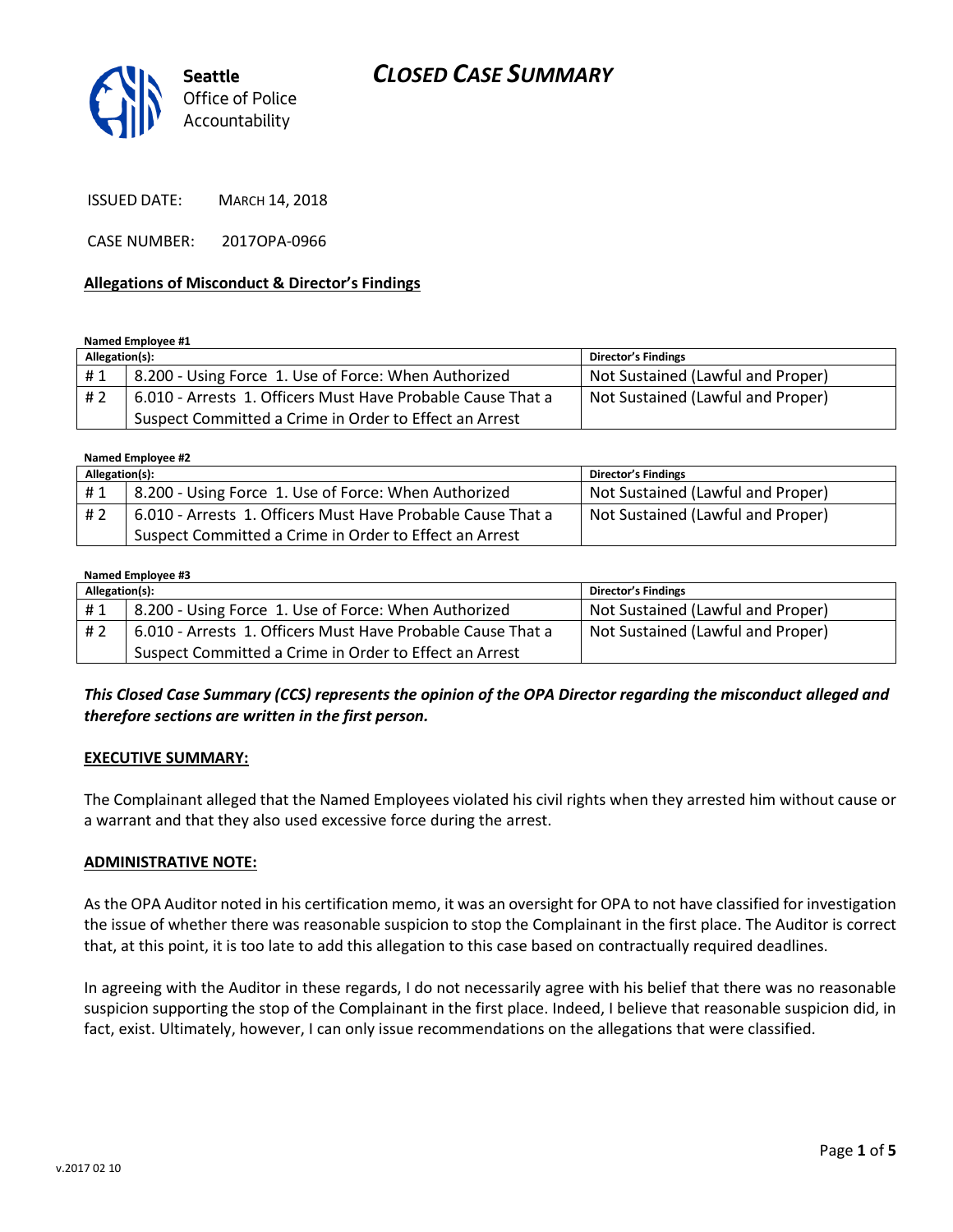**Seattle** *Office of Police Accountability*

# *CLOSE CASE SUMMARY*

OPA CASE NUMBER: 2017OPA-0966

#### **STATEMENT OF FACTS:**

The Named Employees responded to a call that a man was observed cutting a bicycle lock and stealing a bicycle. He was reported using a cordless grinder to do so. The witness (who was not the victim) described the bicycle as silver and black. He further described the Complainant as being a white male who was wearing a black hooded sweatshirt, dark hat and had a black backpack.

The officers located the Complainant, who matched the description provided by the witness. From my review of the In-Car Video (ICV) of this incident, the bicycle appeared to be silver with large black tires and a black seat. The officers contacted the Complainant and asked him whether the bicycle was his. He stated that he had borrowed it from a friend. They further asked the Complainant what was in the backpack and he stated that it was filled with his clothes. The officers asked several additional questions of the Complainant. The Complainant was informed that he was being detained based on the officers' investigation into a stolen bicycle. The officers continued to interact with the Complainant until he attempted to leave the scene, telling the officers that he did not want to be detained, that they did not have a warrant for his arrest, and that they were violating his constitutional rights. The officers tried to explain to the Complainant that he matched the description of the suspect and that he was the only person out at that time in that vicinity.

The officers told the Complainant several times that he was being detained and he was not free to leave. However, the Complainant continued to try to walk away. The Complainant was told that if he continued to do so, he would be arrested for obstruction. He began walking away and started to get on his bicycle to ride from the officers. They stopped him and informed him that he was under arrest.

The officers grabbed hold of the Complainant's arms and he tried to pull away from them. He held his arms to his side and continued to claim that he did not match any description (it was unclear how he knew this) and that he had not done anything wrong. The officers continued to struggle with the Complainant and he told them to get off of him. One of the officers pulled the Complainant's backpack off while two other officers struggled to take him down to the ground. They were ultimately able to pull him down and he appeared to fall onto his side during the takedown. The officers placed their body weight on the Complainant and instructed him to lay on his stomach and to put his hands behind his back. The Complainant did not comply. He refused to allow them to handcuff him. The officers told him to relax and put his hands behind his back. The officers were finally able to get the Complainant's hands behind his back. During this time, the Complainant said that he could not breathe and was having heart pain, the officers told him that he was okay and told him that they would roll him over once he allowed them to handcuff him. The officers rolled him over to his side and called for medical attention.

During a search incident to the Complainant's arrest, his backpack was searched. Items consistent with burglary tools were located in the backpack, as was an access card that had previously been reported stolen.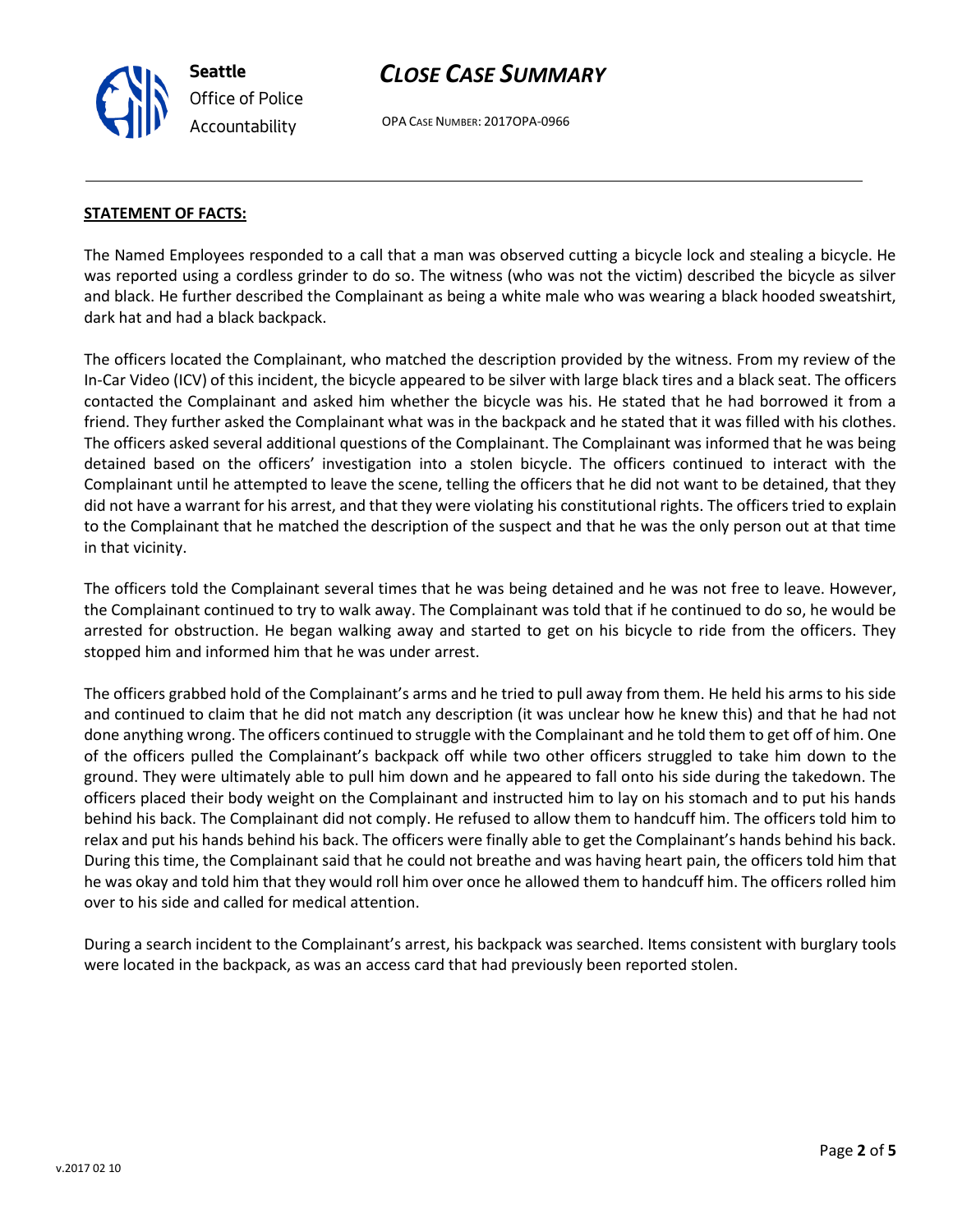# *CLOSE CASE SUMMARY*



OPA CASE NUMBER: 2017OPA-0966

#### **ANALYSIS AND CONCLUSIONS:**

## **Named Employee #1 - Allegation #1** *8.200 - Using Force 1. Use of Force: When Authorized*

All of the Named Employees used force on the Complainant. The force included: force to try to control the Complainant's body by holding his arms; force to take the Complainant down to the ground; and force to control the Complainant's body when he was on the ground and to place him into handcuffs. The Complainant alleged that this force was excessive. All of this force was captured on ICV.

SPD Policy 8.200(1) requires that force used by officers be reasonable, necessary and proportional. Whether force is reasonable depends "on the totality of the circumstances" known to the officers at the time of the force and must be balanced against "the rights of the subject, in light of the circumstances surrounding the event." (SPD Policy 8.200(1).) The policy lists a number of factors that should be weighed when evaluating reasonableness. (*See id.*) Force is necessary where "no reasonably effective alternative appears to exist, and only then to the degree which is reasonable to effect a lawful purpose." (*Id.*) Lastly, the force used must be proportional to the threat posed to the officer. (*Id.*)

Based on my review of the evidence and most notably the ICV, I find that the force used by the Named Employees was reasonable, necessary and proportional and, thus, consistent with policy. First, as explained below, I believe that the officers had probable cause to arrest the Complainant when he attempted to leave the scene. As such, they were permitted to use force to effectuate that arrest. I find that the force used was reasonable to do so. Moreover, at the time the officers used the force, the Complainant was getting on his bicycle in an apparent attempt to ride away. As such, I find that the officers believed that there was no reasonable alternative to using force to stop him and, when he resisted, they believed that there was no reasonable alternative to using force to get him under control and to handcuff him. Lastly, I find that the level of force used was proportional to the resistance from the Complainant. I note that none of the officers struck the subject and that they only used that level of force needed to carry out their lawful objectives.

For the above reasons, I recommend that this allegation be Not Sustained – Lawful and Proper against all of the Named Employees.

## Recommended Finding: **Not Sustained (Lawful and Proper)**

## **Named Employee #1 - Allegation #2**

## *6.010 - Arrests 1. Officers Must Have Probable Cause That a Suspect Committed a Crime in Order to Effect an Arrest*

As discussed above, the issue of whether there was reasonable suspicion supporting the initial detention of the Complainant was not classified for investigation in this case. While the Complainant alleged and the Auditor appeared to agree that there was not sufficient reasonable suspicion for the stop, the Named Employees contended that there was.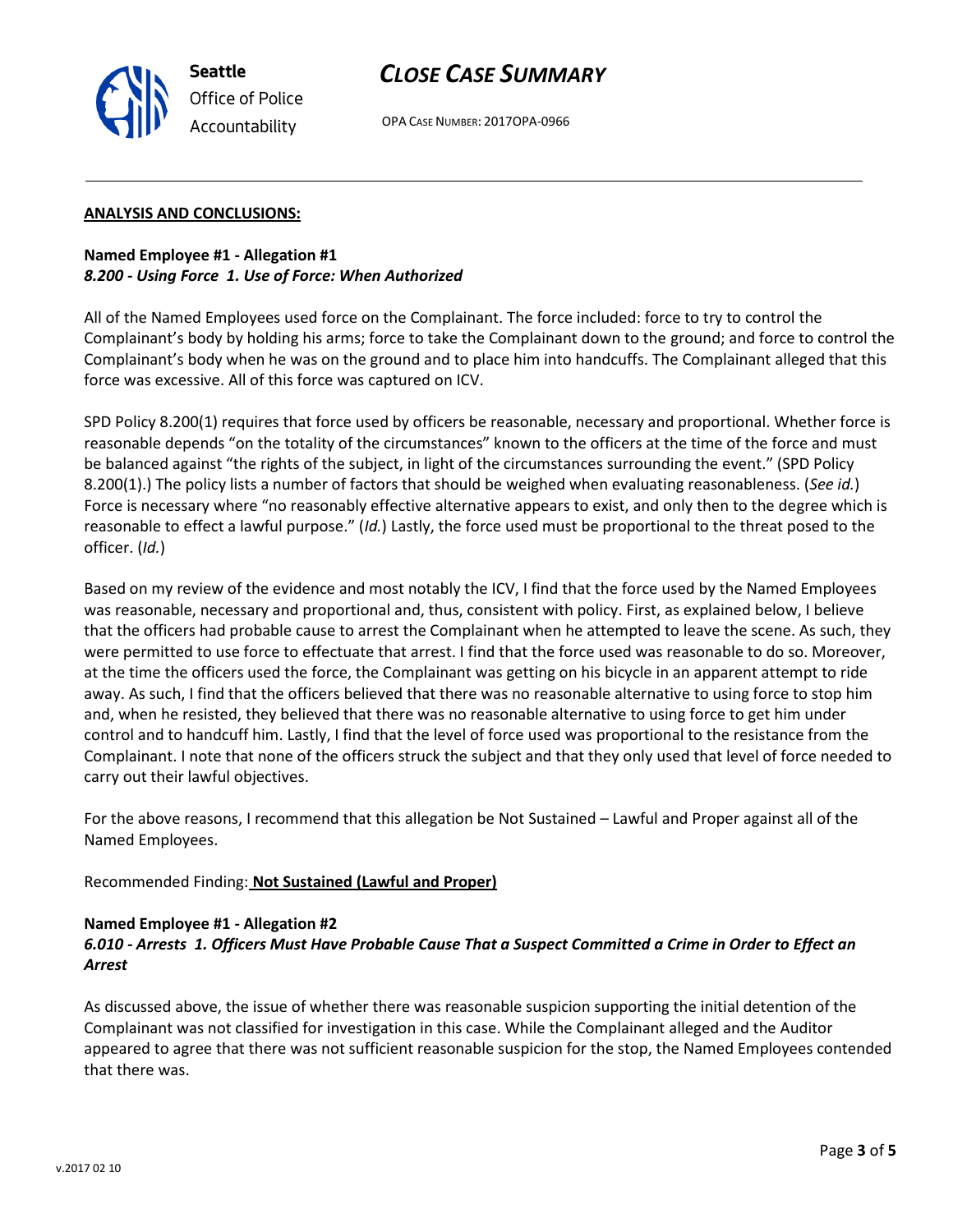



OPA CASE NUMBER: 2017OPA-0966

Based on my review of the ICV, I find that a reasonable officer could have believed that it was the bicycle described by the witness. It appeared to me to be silver with black tires and a black seat. Moreover, as explained by the officers on the ICV, the subject matched the physical description of the suspect and was the only person in the vicinity of the theft who matched that description and was riding a bicycle. As such, I believe that there was reasonable suspicion supporting the stop of the Complainant. Again, the officers were not required to have probable cause that the Complainant had definitively stolen the bicycle, but only a reasonable belief of such behavior. The officers were justified in detaining the Complainant to determine whether or not he was the perpetrator of the theft and was riding a stolen bicycle. I further note that the Complainant was riding his bicycle without a helmet, which would have provided another permissible basis for the officers to stop and detain him.

Regardless, it is undisputed that after the subject was stopped and detained, he was instructed that he was not free to leave. However, the Complainant attempted to leave the scene even after being told not to do so on multiple occasions. Once he attempted to leave the by riding away on his bicycle, the Named Employees had probable cause to place him under arrest for obstruction. Accordingly, I find that they acted consistent with policy in this instance and, as such, recommend that this allegation be Not Sustained – Lawful and Proper as against all of the Named Employees.

Recommended Finding: **Not Sustained (Lawful and Proper)**

## **Named Employee #2 - Allegation #1** *8.200 - Using Force 1. Use of Force: When Authorized*

For the same reasons as stated above (*see* Named Employee #1, Allegation #1), I recommend that this allegation be Not Sustained – Lawful and Proper.

Recommended Finding: **Not Sustained (Lawful and Proper)**

#### **Named Employee #2 - Allegation #2**

## *6.010 - Arrests 1. Officers Must Have Probable Cause That a Suspect Committed a Crime in Order to Effect an Arrest*

For the same reasons as stated above (*see* Named Employee #1, Allegation #2), I recommend that this allegation be Not Sustained – Lawful and Proper.

Recommended Finding: **Not Sustained (Lawful and Proper)**

## **Named Employee #3 - Allegation #1** *8.200 - Using Force 1. Use of Force: When Authorized*

For the same reasons as stated above (*see* Named Employee #1, Allegation #1), I recommend that this allegation be Not Sustained – Lawful and Proper.

## Recommended Finding: **Not Sustained (Lawful and Proper)**